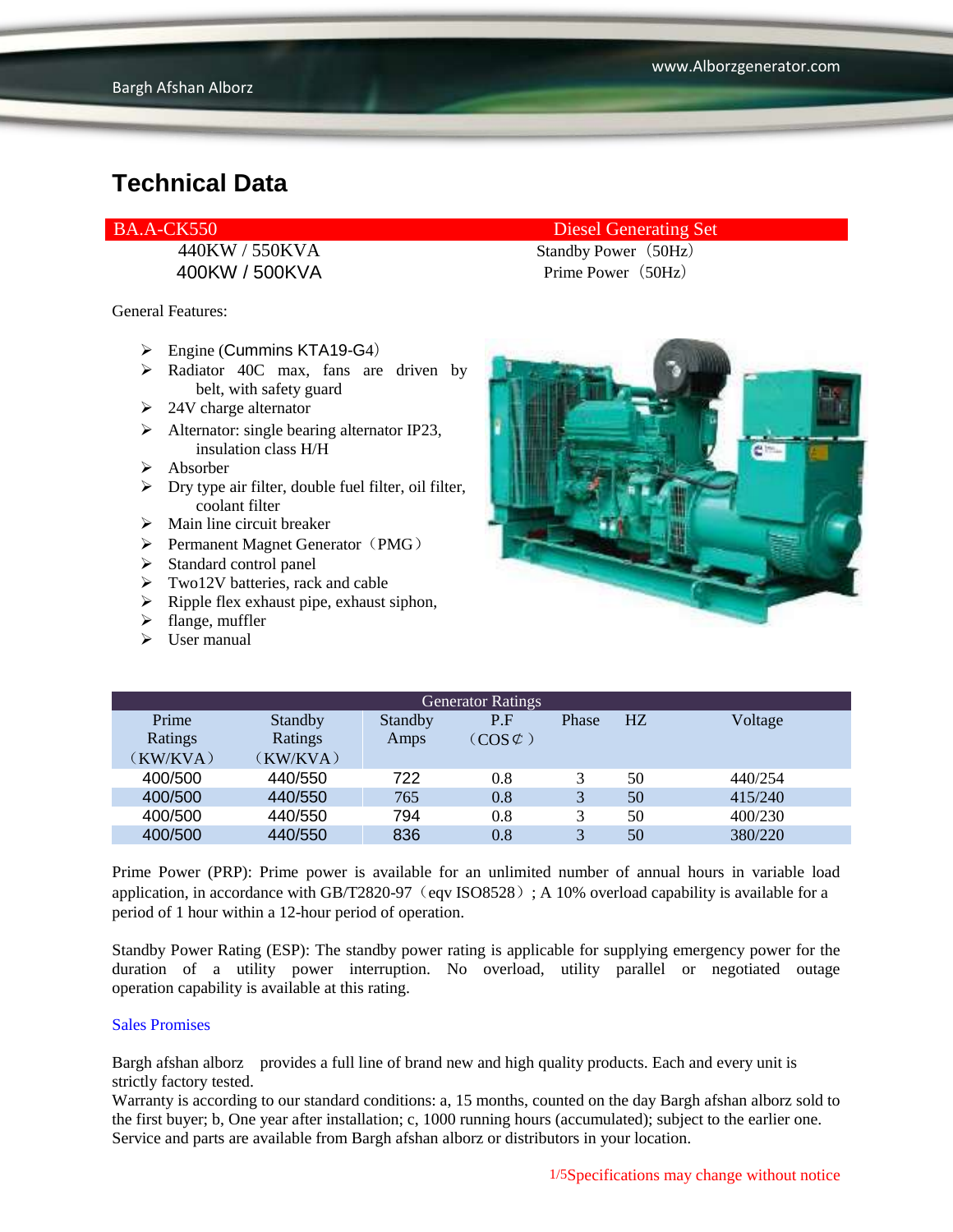| <b>BA.A-CK550</b>                | <b>Diesel Generating Set</b> |  |  |  |  |
|----------------------------------|------------------------------|--|--|--|--|
|                                  | <b>ENGINE DATA</b>           |  |  |  |  |
| Manufacturer / Model:            | Cummins KTA19-G4, 4-cycle    |  |  |  |  |
| Air Intake System:               | Turbo, Water/air cooling     |  |  |  |  |
| Fuel System:                     | PT type fuel pump, EFC       |  |  |  |  |
| <b>Cylinder Arrangement:</b>     | 6 in line                    |  |  |  |  |
| Displacement:                    | 18.9L                        |  |  |  |  |
| Bore and Stroke:                 | $159*159$ (mm)               |  |  |  |  |
| <b>Compression Ratio:</b>        | 14.5:1                       |  |  |  |  |
| Rated RPM:                       | $1500$ rpm                   |  |  |  |  |
| Max. Standby Power at Rated RPM: | 440KW/598HP                  |  |  |  |  |
| Governor Type:                   | Electronic                   |  |  |  |  |
| <b>Exhaust System</b>            |                              |  |  |  |  |
| <b>Exhaust Gas Flow:</b>         | 1604L/s                      |  |  |  |  |
| <b>Exhaust Temperature:</b>      | 557°C                        |  |  |  |  |
| Max Back Pressure:               | 10kPa                        |  |  |  |  |
| Air Intake System                |                              |  |  |  |  |
| <b>Max Intake Restriction:</b>   | 6.23kPa                      |  |  |  |  |
| Consumption:                     | 579L/s                       |  |  |  |  |
| Air Flow:                        | 9800L/s                      |  |  |  |  |
|                                  | <b>Fuel System</b>           |  |  |  |  |
| 100% (Prime Power) Load:         | 103 L/h                      |  |  |  |  |
| 75% (Prime Power) Load:          |                              |  |  |  |  |
| 50% (Prime Power) Load::         |                              |  |  |  |  |
|                                  | Oil System                   |  |  |  |  |
| Total Oil Capacity:              | 50L                          |  |  |  |  |
| Oil Consumption:                 | ≤4g/kwh                      |  |  |  |  |
| <b>Engine Oil Tank Capacity:</b> | 38L                          |  |  |  |  |
| Oil Pressure at Rated RPM:       | 345-483kPa                   |  |  |  |  |
|                                  | <b>Cooling System</b><br>91L |  |  |  |  |
| <b>Total Coolant Capacity:</b>   |                              |  |  |  |  |
| Thermostat:                      | 82-93°C                      |  |  |  |  |
| Max Water Temperature:           | $104$ °C                     |  |  |  |  |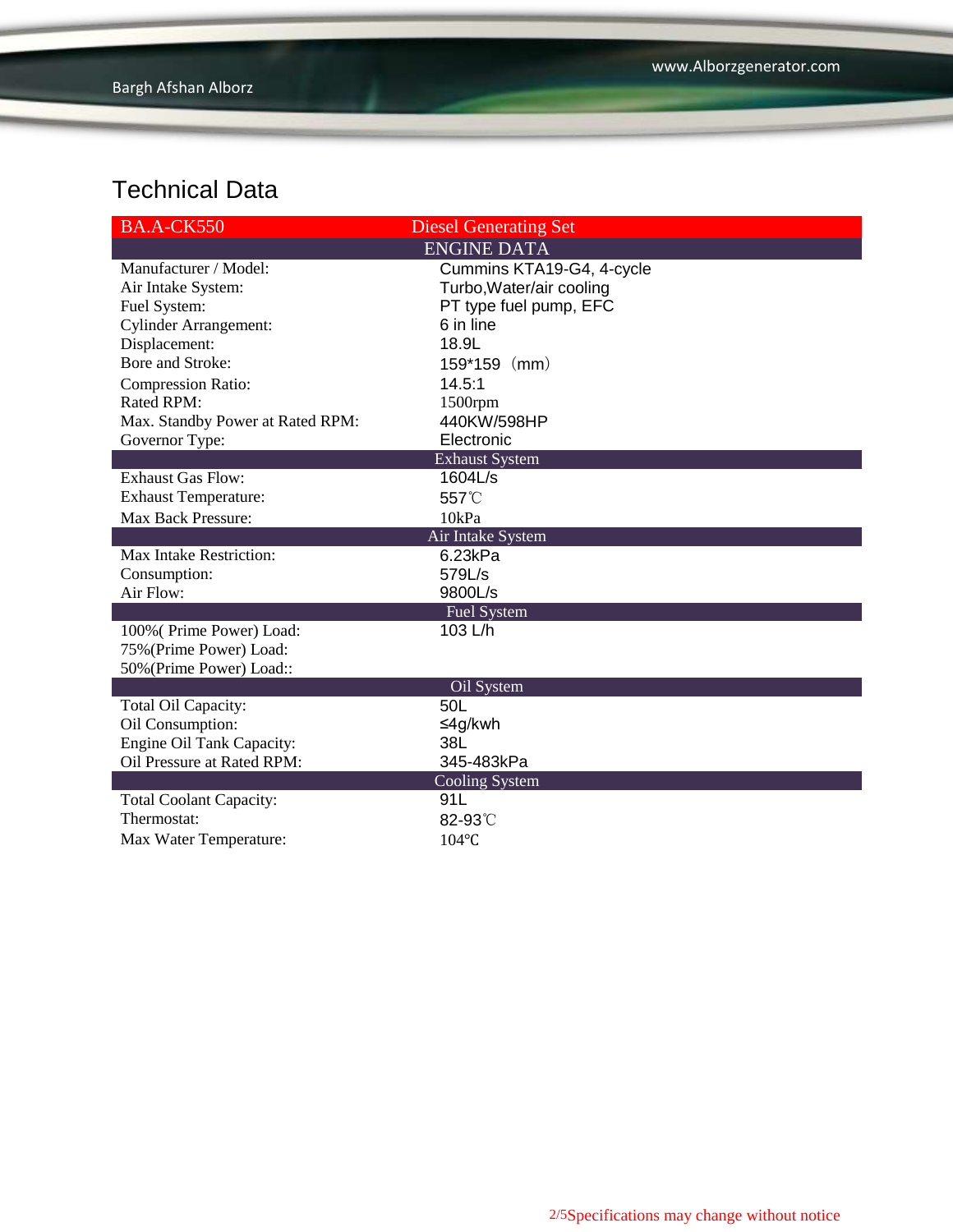| <b>BA.A-CK550</b>                             | <b>Diesel Generating Set</b>                                                               |  |  |  |  |
|-----------------------------------------------|--------------------------------------------------------------------------------------------|--|--|--|--|
| <b>ALTERNATOR SPECIFICATION</b>               |                                                                                            |  |  |  |  |
|                                               | <b>GENERAL DATA</b>                                                                        |  |  |  |  |
|                                               | Compliance with GB755, BS5000, VDE0530, NEMAMG1-22, IED34-1, CSA22.2 and AS1359 standards. |  |  |  |  |
| <b>Alternator Data</b>                        |                                                                                            |  |  |  |  |
| Number of Phase:                              | $\mathbf{R}$                                                                               |  |  |  |  |
| Connecting Type:                              | 3 Phase and 4 Wires, "Y" type connecting                                                   |  |  |  |  |
| Number of Bearing:                            |                                                                                            |  |  |  |  |
| <b>Power Factor:</b>                          | 0.8                                                                                        |  |  |  |  |
| Protection Grade:                             | IP23                                                                                       |  |  |  |  |
| Altitude:                                     | $\leq$ 1000m                                                                               |  |  |  |  |
| <b>Exciter Type:</b>                          | Brushless, self-exciting                                                                   |  |  |  |  |
| Insulation Class, Temperature Rise:           | H/H                                                                                        |  |  |  |  |
| Telephone Influence Factor (TIF):             | $50$                                                                                       |  |  |  |  |
| THF:                                          | $<$ 2%                                                                                     |  |  |  |  |
| Voltage Regulation, Steady State:             | $\leq \pm 1\%$                                                                             |  |  |  |  |
| <b>Alternator Capacity:</b>                   | 550KVA                                                                                     |  |  |  |  |
| <b>Alternator Efficiencies:</b>               | 93.8%                                                                                      |  |  |  |  |
| Air Cooling Flow:                             | $1.035 \, \text{m}$ <sub>3</sub> /s                                                        |  |  |  |  |
|                                               | <b>GENERATING SET DATA</b>                                                                 |  |  |  |  |
| <b>Voltage Regulation:</b>                    | $\geq \pm 5\%$                                                                             |  |  |  |  |
| <b>Voltage Regulation, Stead State:</b>       | $\leq \pm 1\%$                                                                             |  |  |  |  |
| Sudden Voltage Warp (100% Sudden Reduce):     | $\leq +25\%$                                                                               |  |  |  |  |
| Sudden Voltage Warp (Sudden Increase):        | $\leq 20\%$                                                                                |  |  |  |  |
| Voltage Stable Time (100% Sudden Reduce):     | $\leq 6S$                                                                                  |  |  |  |  |
| Voltage Stable Time (Sudden Increase)         | $\leq 6S$                                                                                  |  |  |  |  |
| Frequency Regulation, Stead State:            | $\leq 5\%$                                                                                 |  |  |  |  |
| Frequency Waving:                             | ≤0.5%                                                                                      |  |  |  |  |
| Sudden Frequency Warp (100% Sudden Reduce):   | $\leq +12\%$                                                                               |  |  |  |  |
| Sudden Frequency Warp (Sudden Increase):      | $\leq$ -10%                                                                                |  |  |  |  |
| Frequency Recovery Time (100% Sudden Reduce): | $\leq$ 5S                                                                                  |  |  |  |  |
| Frequency Recovery Time (Sudden Increase):    | $\leq$ 5S                                                                                  |  |  |  |  |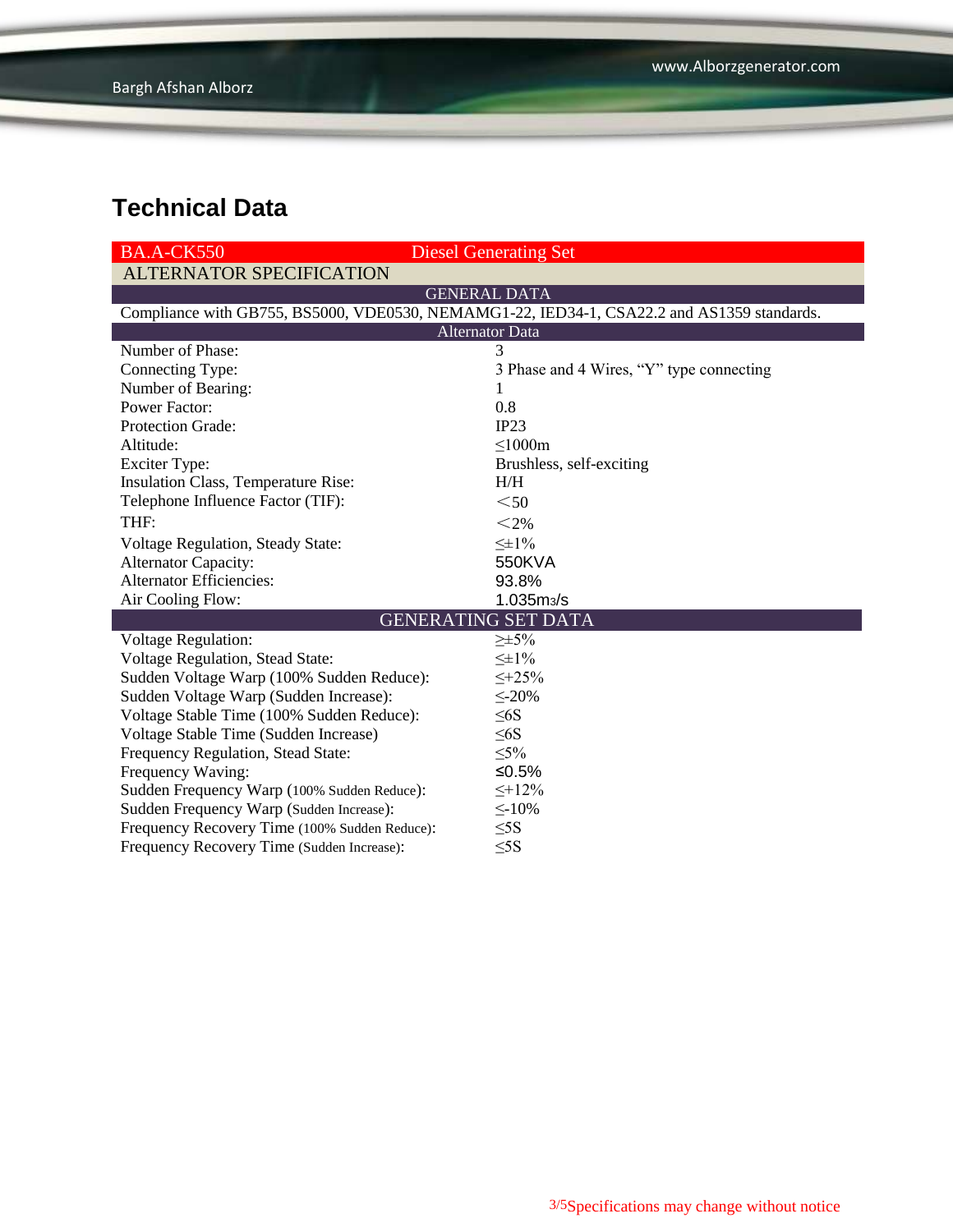| <b>BA.A-CK550</b>             | <b>Diesel Generating Set</b>  |                                    |
|-------------------------------|-------------------------------|------------------------------------|
| Options                       |                               |                                    |
| Engine                        | Fuel System                   | <b>Control System</b>              |
| Heater 2KW & 4KW              | Daily Fuel Tank               | Auto Control Panel                 |
| Battery Charger 3.5A & 7A     | <b>Base Fuel Tank</b>         | <b>Remote Control Panel</b>        |
|                               | <b>Water Separator</b>        | <b>Auto Transfer Switch (ATS)</b>  |
|                               | <b>Fuel Level Sensor</b>      | <b>Paralleling System</b>          |
|                               |                               |                                    |
| Anti Condensation Heater      | Rainproof Type                | <b>Engine Parts Drawing List</b>   |
| Drop CT (For Paralleling)     | Soundproof Type               | <b>Spare Parts</b>                 |
|                               | <b>Container Type</b>         |                                    |
| Dimension & Weight            |                               |                                    |
| <b>Standard Configuration</b> | With Base Fuel Tank           | Soundproof Type                    |
| (Open Type)                   |                               |                                    |
| Overall Size: 3400 (mm)       | Overall Size: 3400 (mm) *1360 | Overall Size: 4630 (mm) *1660 (mm) |
| $*1360$ (mm) $*1980$ (mm)     | (mm) *2090 (mm)               | ) $*2250$ (mm)                     |
| Weight: 4150kg                | Weight: 4250kg                | Weight: 5500kg                     |